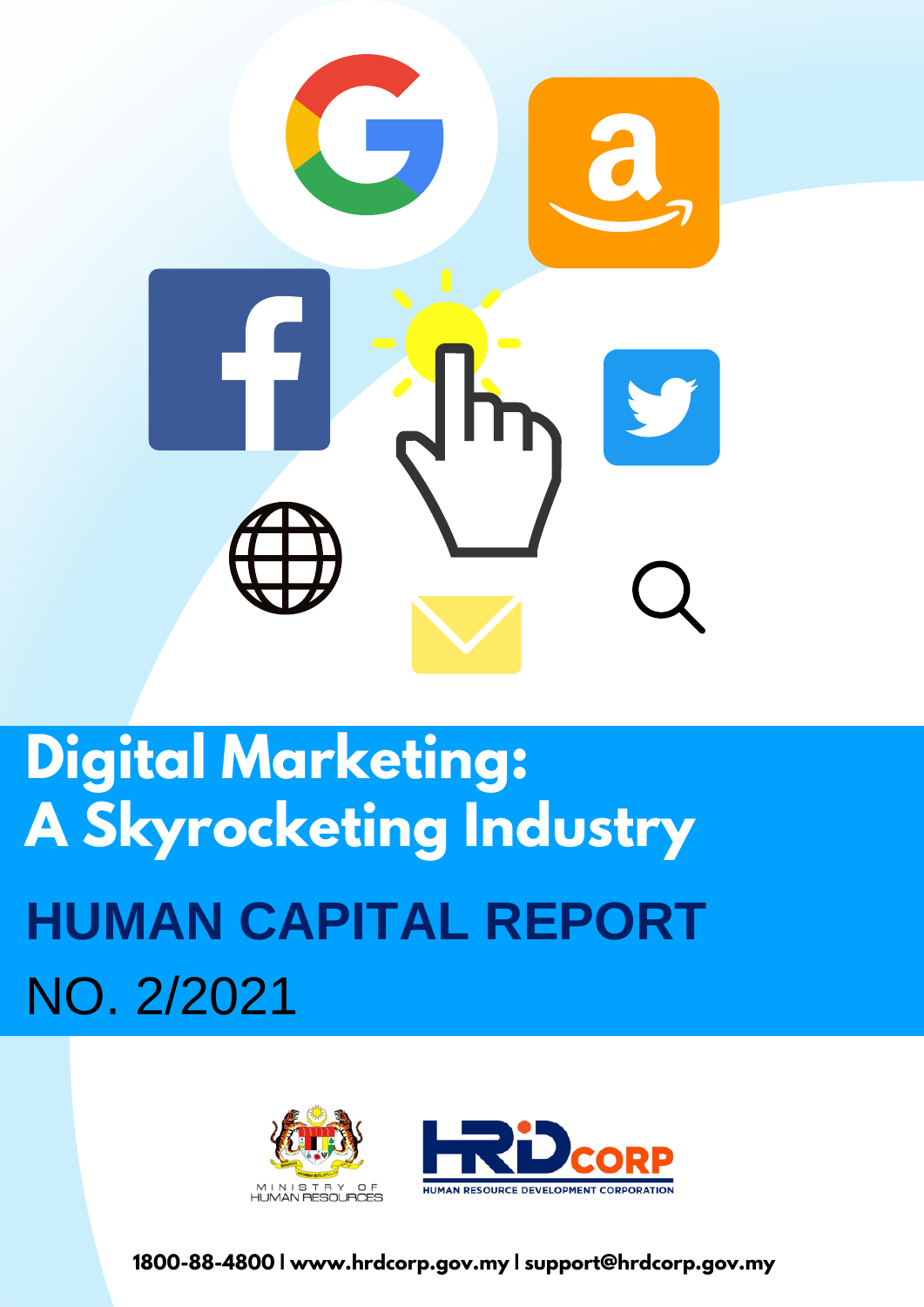

## **What is Digital Marketing?**

Digital marketing a term first used in 1993 when the first clickable banner on the internet went live,<sup>1</sup> refers to the act of promoting and selling products and services by leveraging online marketing tactics such as social media, search, and  $\epsilon$  email. As global consumers shift their consumption habits online, traditional media and advertising are becoming obsolete. This makes digital marketing more essential than ever before.

## **Why is Digital Marketing Important?**



As of January 2021, there were 4.66 billion active internet users worldwide, representing 59.5% of the global population.<sup>3</sup>

According to a survey conducted by the Department of Statistics Malaysia (DOSM) in 2020, 91.7% of Malaysians are regular internet users, significantly higher than the global average. Out of this figure, 98.7% spend at least one (1) hour online daily.<sup>5</sup> This suggests that there is a massive amount of attention spent online. Attention is one of the most valuable resources of the digital age. The digital marketers' main focus is to capture consumers' attention.

Based on these developments, it is not surprising that the local digital marketing industry is growing. For example, according to JobStreet, hiring for the marketing and advertising sector in Malaysia has recovered from the pandemic, with an increase of 84% for marketing and  $200\%$ for digital marketing in the fourth quarter of 2020 (Q4 2020), compared to Q1 of the same year. There has also been positive growth in marketing hires within the retail, telecommunication and manufacturing sectors, proving that the valuation of marketing professionals, particularly those with digital skills, is on the rise<sup>7</sup>

The data by DOSM further corroborates this, as 1.16 million employees or 7.7% of the Malaysian workforce work in the Digital sector in 2020. The digital economy makes up a staggering 22.6% of the Malaysian GDP in 2020, up from 18.5% in 2018. 8

### **HIGHLIGHTS & TAKEAWAYS**



# **2019**

**The year when digital ad spending in the United States exceeded traditional ad's for the first time.** *Source: eMarketer*



**Malaysian internet users' most popular activity online.** 5**Network**



**Average attention span of a digital consumer in 2020. 8 seconds**

*Source: Microsoft*



# **RM320 billion**

**Contribution of the Information and Communication Technology (ICT) sector to Malaysia's economy in 2020.** 8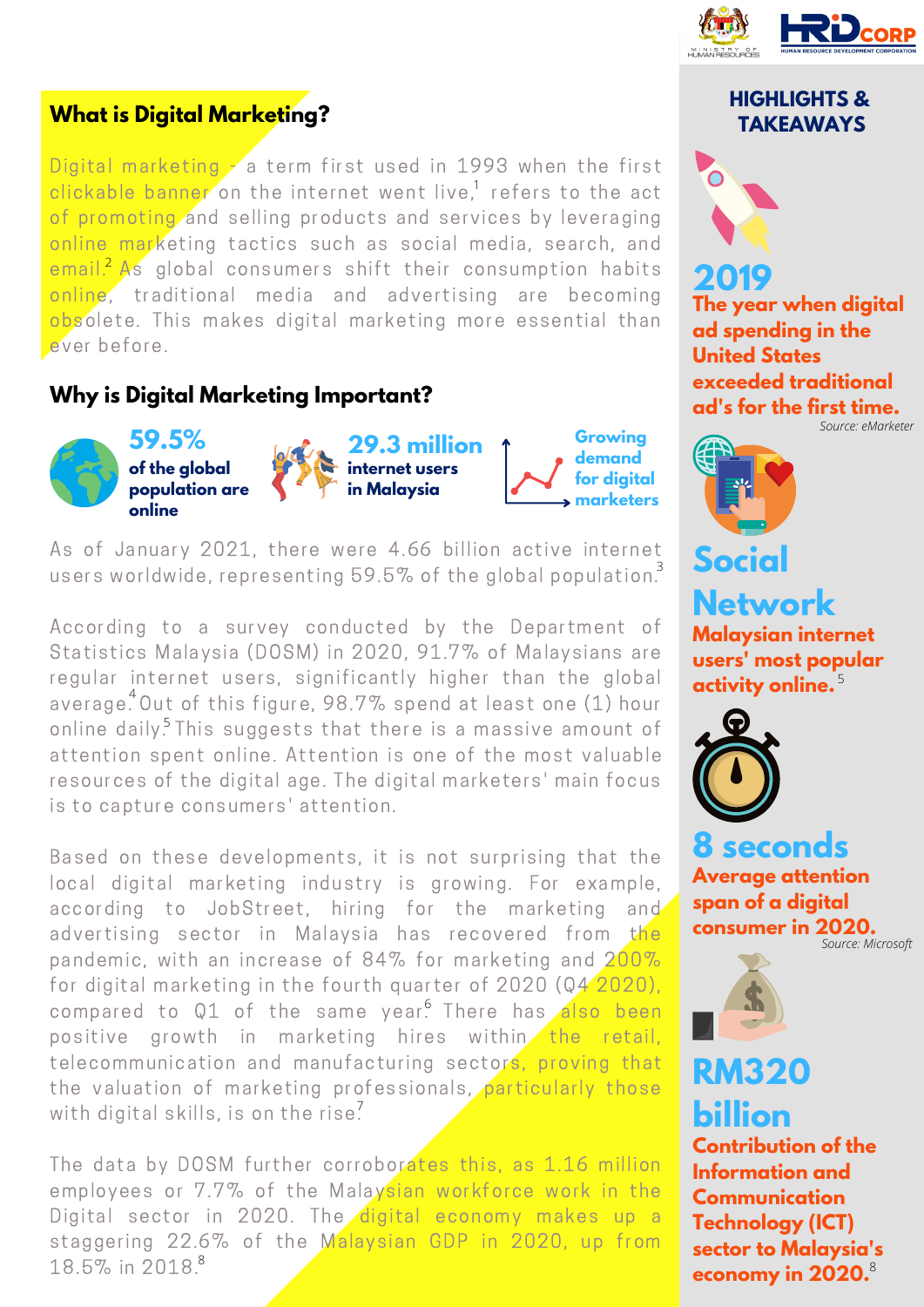

## **How is Digital Marketing Different?**

Gone are the days when companies would just print a poster or advertise on television and hope that customers will buy their products or services. These days, digital marketing is more advanced. With the assistance of technology such as data analytics, artificial intelligence and machine learning, advertisements are highly targeted and their performance is measurable. Companies from all industries are able to base their marketing decisions on customers' web/app browsing patterns or purchasing habits, minimising errors in judgement.

## **Digital Marketing Channels**



*Source: www.spiralytics.com*

## **Top Players in the Digital Marketing Industry**



The Google, Facebook and Amazon "triopoly" dominated the digital marketing industry in 2020, representing more than 60% of the ~USD\$300 billion market.<sup>10</sup>

The digital marketing industry was forecasted to grow at a 12.8% CAGR in  $2020^{11}$ 

## **Digital Marketing Framework**



*Source: equinetacademy.com*

- 1. Set campaign objectives and customer profiles, benchmark against competitors.
- 2. Select appropriate digital marketing channels and tactics.
- 3. Create and launch digital advertising campaigns via Google AdWords, Facebook Adverts, etc.
- 4. Collect and analyse metrics such as leads generated, conversion rates, sales etc.
- 5. Develop an optimisation plan including A/B split testing while reselecting digital advertising channels.

## **HIGHLIGHTS AND TAKEAWAYS**



## **USD330 billion**

**Amount spent on digital marketing in 2020 globally.** 11



**Digital marketing industry's forecasted CAGR in 2020.** 11

**Top 5 Digital Marketing Skills Video Production 1. Search Engine 2. Optimisation (SEO) Content Marketing 3.**

- **Data Analysis 4.**
- **Persuasion 5.**

*Source: Digital Marketing Institute*